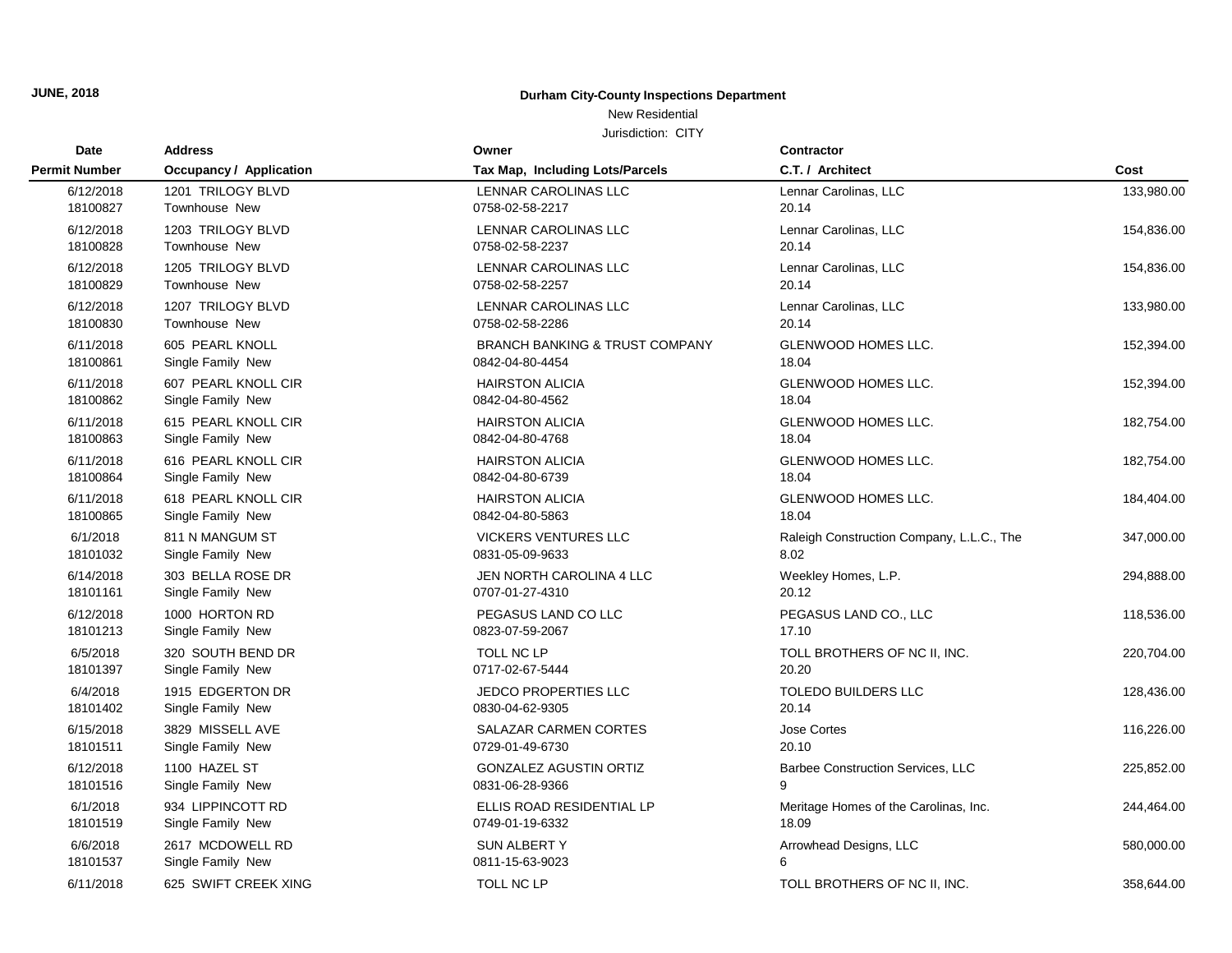New Residential

| Date                  | <b>Address</b>                           | Owner                                    | Contractor                            |            |
|-----------------------|------------------------------------------|------------------------------------------|---------------------------------------|------------|
| Permit Number         | <b>Occupancy / Application</b>           | Tax Map, Including Lots/Parcels          | C.T. / Architect                      | Cost       |
| 18101559              | Single Family New                        | 0717-02-75-6801                          | 20.12                                 |            |
| 6/14/2018             | 1004 LATITUDE DR                         | <b>D R HORTON INC</b>                    | D.R. Horton, Inc., T/A Emerald Homes  | 135,498.00 |
| 18101655              | <b>Townhouse New</b>                     | 0830-03-21-5950                          | 20.10                                 |            |
| 6/14/2018             | 1006 LATITUDE DR                         | <b>D R HORTON INC</b>                    | D.R. Horton, Inc., T/A Emerald Homes  | 130,878.00 |
| 18101656              | Townhouse New                            | 0830-03-21-5971                          | 20.10                                 |            |
| 6/14/2018<br>18101657 | 1008 LATITUDE DR<br><b>Townhouse New</b> | D R HORTON INC<br>0830-03-21-5992        | D.R. Horton, Inc., T/A Emerald Homes  | 121,440.00 |
| 6/14/2018<br>18101658 | 1010 LATITUDE DR<br>Townhouse New        | <b>D R HORTON INC</b><br>0830-03-21-6912 | D.R. Horton, Inc., T/A Emerald Homes  | 130,878.00 |
| 6/14/2018             | 1012 LATITUDE DR                         | D R HORTON INC                           | D.R. Horton, Inc., T/A Emerald Homes  | 135,498.00 |
| 18101659              | Townhouse New                            | 0830-03-21-6943                          | 20.10                                 |            |
| 6/1/2018              | 1132 SOUTHPOINT TRL                      | CALATLANTIC GROUP INC                    | CALATLANTIC GROUP, INC.               | 187,836.00 |
| 18101779              | Townhouse New                            | 0717-01-19-9484                          | 20.20                                 |            |
| 6/1/2018              | 1134 SOUTHPOINT TRL                      | CALATLANTIC GROUP INC                    | CALATLANTIC GROUP, INC.               | 155,958.00 |
| 18101780              | Townhouse New                            | 0717-01-19-9462                          | 20.20                                 |            |
| 6/1/2018              | 1136 SOUTHPOINT TRL                      | CALATLANTIC GROUP INC                    | CALATLANTIC GROUP, INC.               | 193,380.00 |
| 18101781              | Townhouse New                            | 0717-01-19-9441                          | 20.20                                 |            |
| 6/1/2018              | 1138 SOUTHPOINT TRL                      | CALATLANTIC GROUP INC                    | CALATLANTIC GROUP, INC.               | 181,302.00 |
| 18101782              | Townhouse New                            | 0717-01-19-9319                          | 20.20                                 |            |
| 6/27/2018             | 918 ARDMORE DR                           | <b>MEJIA ERIK</b>                        | Erik Mejia                            | 250,000.00 |
| 18101823              | Single Family New                        | 0820-18-41-2175                          | 20.09                                 |            |
| 6/11/2018             | 111 HILLSIDE AVE                         | <b>MCKOY EVA G</b>                       | Thayer Homes, Inc.                    | 161,840.00 |
| 18101824              | Single Family New                        | 0821-16-84-4165                          | 12.01                                 |            |
| 6/18/2018             | 234 MILL CHAPEL RD                       | JEN NORTH CAROLINA 4 LLC                 | Weekley Homes, L.P.                   | 212,058.00 |
| 18101845              | Single Family New                        | 0707-01-26-6727                          | 20.12                                 |            |
| 6/1/2018              | 1009 CRESCENT MOON CT                    | SAB VALLEY SPRINGS LLC                   | Lennar Carolinas, LLC                 | 274,824.00 |
| 18101954              | Single Family New                        | 0813-01-26-6610                          | 17.07                                 |            |
| 6/6/2018              | 3621 MOSSDALE AVE                        | <b>MANGINO LISA</b>                      | <b>GRAYSON DARE HOMES, INC.</b>       | 336,000.00 |
| 18102000              | Single Family New                        | 0810-16-73-4213                          | 20.07                                 |            |
| 6/1/2018              | 1132 LIPPINCOTT RD                       | ELLIS ROAD RESIDENTIAL LP                | Meritage Homes of the Carolinas, Inc. | 141,570.00 |
| 18102002              | Single Family New                        | 0749-01-29-6120                          | 18.09                                 |            |
| 6/26/2018             | 3503 GOLDEN HEATHER DR                   | <b>SIEGEL RICHARD</b>                    | <b>DSM Builders Inc</b>               | 190,000.00 |
| 18102032              | Single Family New                        | 0814-04-83-1540                          | 17.07                                 |            |
| 6/13/2018             | 901 ATTICUS WAY                          | AVH BETHPAGE LLC                         | AV HOMES OF RALEIGH, LLC.             | 150,612.00 |
| 18102037              | Single Family New                        | 0758-03-03-7744                          | 20.28                                 |            |
| 6/13/2018             | 906 ATTICUS WAY                          | AVH BETHPAGE LLC                         | AV HOMES OF RALEIGH, LLC.             | 150,612.00 |
| 18102097              | Single Family New                        | 0758-03-03-7595                          | 20.28                                 |            |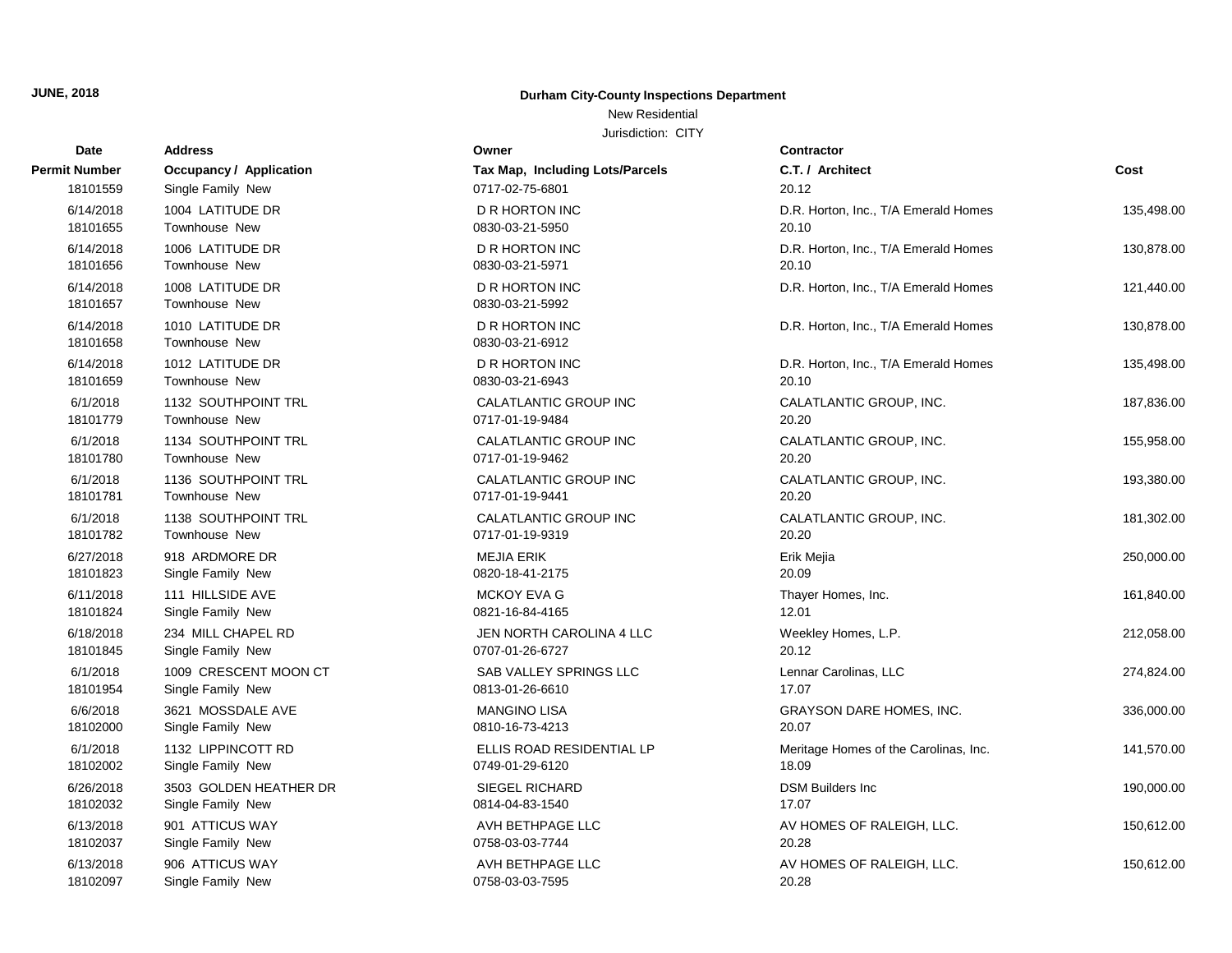#### New Residential

| Date                 | <b>Address</b>                         | Owner                                    | <b>Contractor</b>                     |              |
|----------------------|----------------------------------------|------------------------------------------|---------------------------------------|--------------|
| Permit Number        | <b>Occupancy / Application</b>         | Tax Map, Including Lots/Parcels          | C.T. / Architect                      | Cost         |
| 6/11/2018            | 231 MILL CHAPEL RD                     | <b>WEEKLEY HOMES LLC</b>                 | Weekley Homes, L.P.                   | 223,806.00   |
| 18102112             | Single Family New                      | 0707-01-26-7900                          | 20.12                                 |              |
| 6/14/2018            | 2206 N OAK RIDGE BLVD                  | NORTH CAROLINA EXTERIORS LLC             | NORTH CAROLINA EXTERIORS LLC          | 108,500.00   |
| 18102135             | Single Family New                      | 0820-09-15-9605                          | 20.07                                 |              |
| 6/18/2018            | 106 SUNBURST DR                        | MARLEY FAMILY REAL PROPERTY              | Pulte Home Company, LLC               | 290,000.00   |
| 18102150             | Single Family New                      | 0811-13-13-3334                          | 20.17                                 |              |
| 6/13/2018            | 1119 TIMBERCUT DR                      | M/I HOMES OF RALEIGH LLC                 | M/I HOMES OF RALEIGH LLC              | 246,840.00   |
| 18102158             | Single Family New                      | 0769-04-62-3435                          | 19                                    |              |
| 6/5/2018             | 1111 MEADOW WOOD DR                    | MUNGO HOMES OF NORTH CAROLINA            | Mungo Homes of North Carolina, Inc.   | 190,410.00   |
| 18102163             | Single Family New                      | 0830-04-60-5718                          | 20.14                                 |              |
| 6/8/2018             | 3229 STANFORD DR                       | <b>B WALLACE DESIGN &amp;</b>            | WALLACE, B. DESIGN & CONSTRUCTION     | 251,526.00   |
| 18102167             | Single Family New                      | 0810-12-95-2457                          | 20.07                                 |              |
| 6/14/2018            | 900 BELVIN AVE                         | HABITAT FOR HUMANITY OF DURHAM           | HABITAT FOR HUMANITY OF DURHAM INC.   | 84,348.00    |
| 18102188             | Single Family New                      | 0833-18-41-9583                          | 17.09                                 |              |
| 6/14/2018            | 1111 EPIPHANY RD                       | LENNAR CAROLINAS LLC                     | Lennar Carolinas, LLC                 | 208,692.00   |
| 18102193             | Townhouse New                          | 0758-02-68-0446                          | 20.14                                 |              |
| 6/14/2018            | 1113 EPIPHANY RD                       | LENNAR CAROLINAS LLC                     | Lennar Carolinas, LLC                 | 209,352.00   |
| 18102194             | Townhouse New                          | 0758-02-68-0476                          | 20.14                                 |              |
| 6/14/2018            | 1115 EPIPHANY RD                       | LENNAR CAROLINAS LLC                     | Lennar Carolinas, LLC                 | 207,108.00   |
| 18102195             | Townhouse New                          | 0758-02-68-1407                          | 20.14                                 |              |
| 6/21/2018            | 3602 BARN VIEW PL                      | STEWART D L                              | CRABTREE, D. DAVID, BLDR              | 1,020,000.00 |
| 18102198             | Single Family New                      | 0813-04-63-6554                          | 17.07                                 |              |
| 6/1/2018<br>18102210 | 928 LIPPINCOTT RD<br>Single Family New | MERITAGE HOMES OF THE<br>0749-01-19-4492 | Meritage Homes of the Carolinas, Inc. | 221,298.00   |
| 6/8/2018             | 1115 APOGEE DR                         | D R HORTON INC                           | D.R. Horton, Inc., T/A Emerald Homes  | 135,498.00   |
| 18102211             | Townhouse New                          | 0830-03-22-6365                          | 20.10                                 |              |
| 6/8/2018<br>18102212 | 1117 APOGEE DR<br>Townhouse New        | <b>D R HORTON INC</b><br>0830-03-22-6395 | D.R. Horton, Inc., T/A Emerald Homes  | 130,878.00   |
| 6/8/2018<br>18102213 | 1119 APOGEE DR<br>Townhouse New        | D R HORTON INC<br>0830-03-22-7315        | D.R. Horton, Inc., T/A Emerald Homes  | 121,440.00   |
| 6/8/2018<br>18102214 | 1121 APOGEE DR<br>Townhouse New        | D R HORTON INC<br>0830-03-22-7335        | D.R. Horton, Inc., T/A Emerald Homes  | 130,878.00   |
| 6/8/2018<br>18102215 | 1123 APOGEE DR<br>Townhouse New        | <b>D R HORTON INC</b><br>0830-03-22-7365 | D.R. Horton, Inc., T/A Emerald Homes  | 135,498.00   |
| 6/6/2018             | 2 MOSS SIDE TER                        | M/I HOMES OF RALEIGH LLC                 | M/I HOMES OF RALEIGH LLC              | 181,170.00   |
| 18102221             | <b>Townhouse New</b>                   | 0769-04-51-2249                          | 19                                    |              |
| 6/6/2018             | 4 MOSS SIDE TER                        | M/I HOMES OF RALEIGH LLC                 | M/I HOMES OF RALEIGH LLC              | 170.148.00   |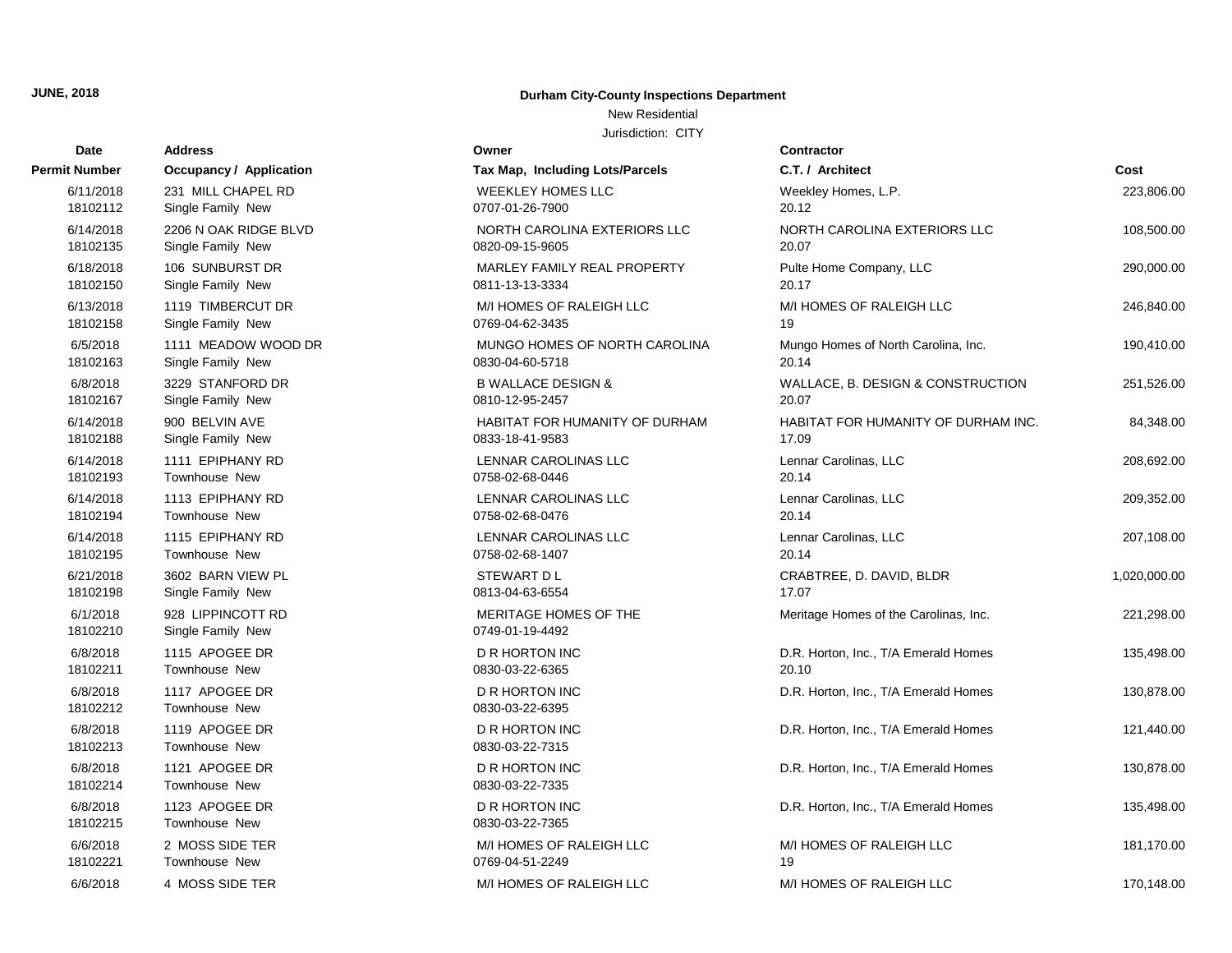#### New Residential

| Date                 | <b>Address</b>                         | Owner                                    | <b>Contractor</b>                     |            |
|----------------------|----------------------------------------|------------------------------------------|---------------------------------------|------------|
| Permit Number        | <b>Occupancy / Application</b>         | Tax Map, Including Lots/Parcels          | C.T. / Architect                      | Cost       |
| 18102222             | <b>Townhouse New</b>                   | 0769-04-51-2279                          | 19                                    |            |
| 6/6/2018             | 6 MOSS SIDE TER                        | M/I HOMES OF RALEIGH LLC                 | M/I HOMES OF RALEIGH LLC              | 170,148.00 |
| 18102223             | <b>Townhouse New</b>                   | 0769-04-51-3209                          | 19                                    |            |
| 6/6/2018             | 8 MOSS SIDE TER                        | M/I HOMES OF RALEIGH LLC                 | M/I HOMES OF RALEIGH LLC              | 170,148.00 |
| 18102224             | <b>Townhouse New</b>                   | 0769-04-51-3239                          | 19                                    |            |
| 6/1/2018             | 205 SILVERHAWK LN                      | M/I HOMES OF RALEIGH LLC                 | M/I HOMES OF RALEIGH LLC              | 235,422.00 |
| 18102225             | Single Family New                      | 0769-04-62-2084                          | 19                                    |            |
| 6/5/2018<br>18102253 | 1413 GLENDALE AVE<br>Single Family New | RICE JOYCE G<br>0832-17-02-6389          | Jody Billeaud                         | 237,074.00 |
| 6/5/2018             | 111 CHAPEL RUN WAY                     | SLV NC 2 LLC                             | Weekley Homes, L.P.                   | 191,796.00 |
| 18102263             | Single Family New                      | 0708-01-26-6754                          | 20.18                                 |            |
| 6/6/2018             | 1107 TWAIN TRL                         | AVH BETHPAGE LLC                         | AV HOMES OF RALEIGH, LLC.             | 177,804.00 |
| 18102265             | <b>Townhouse New</b>                   | 0758-03-04-5380                          | 20.28                                 |            |
| 6/6/2018             | 1109 TWAIN TRL                         | AVH BETHPAGE LLC                         | AV HOMES OF RALEIGH, LLC.             | 134,772.00 |
| 18102266             | Townhouse New                          | 0758-03-04-5350                          | 20.28                                 |            |
| 6/6/2018             | 1113 TWAIN TRL                         | AVH BETHPAGE LLC                         | AV HOMES OF RALEIGH, LLC.             | 128,502.00 |
| 18102267             | <b>Townhouse New</b>                   | 0758-03-04-5310                          | 20.28                                 |            |
| 6/6/2018             | 1115 TWAIN TRL                         | AVH BETHPAGE LLC                         | AV HOMES OF RALEIGH, LLC.             | 133,716.00 |
| 18102268             | <b>Townhouse New</b>                   | 0758-03-04-4381                          | 18.05                                 |            |
| 6/6/2018             | 1117 TWAIN TRL                         | AVH BETHPAGE LLC                         | AV HOMES OF RALEIGH, LLC.             | 179,052.00 |
| 18102269             | <b>Townhouse New</b>                   | 0758-03-04-4363                          | 20.28                                 |            |
| 6/1/2018             | 1207 HAVENWOOD LN                      | EPCON ANDREWS CHAPEL LLC                 | EPCON COMMUNITIES CAROLINAS LLC       | 171,204.00 |
| 18102270             | Single Family New                      | 0769-04-64-1084                          | 19.0                                  |            |
| 6/8/2018             | 1309 TAMARISK LN                       | RREF II-FH NC SIERRA LLC                 | Lennar Carolinas, LLC                 | 245,322.00 |
| 18102277             | Single Family New                      | 0769-01-27-8978                          | 19                                    |            |
| 6/11/2018            | 1311 TAMARISK LN                       | RREF II-FH NC SIERRA LLC                 | Lennar Carolinas, LLC                 | 235,158.00 |
| 18102279             | Single Family New                      | 0769-01-27-9947                          | 19                                    |            |
| 6/15/2018            | 117 E ENTERPRISE ST                    | SELF-HELP VENTURES FUND                  | HABITAT FOR HUMANITY OF DURHAM INC.   | 107,316.00 |
| 18102284             | Single Family New                      | 0821-16-83-5093                          | 12.01                                 |            |
| 6/8/2018             | 1128 LIPPINCOTT RD                     | ELLIS ROAD RESIDENTIAL LP                | Meritage Homes of the Carolinas, Inc. | 141,570.00 |
| 18102291             | Single Family New                      | 0749-01-29-5123                          | 18.09                                 |            |
| 6/8/2018             | 1106 APOGEE DR                         | D R HORTON INC                           | D.R. Horton, Inc., T/A Emerald Homes  | 135,498.00 |
| 18102293             | <b>Townhouse New</b>                   | 0830-03-22-6250                          | 20.10                                 |            |
| 6/8/2018<br>18102294 | 1108 APOGEE DR<br>Townhouse New        | D R HORTON INC<br>0830-03-22-6270        | D.R. Horton, Inc., T/A Emerald Homes  | 130,878.00 |
| 6/8/2018<br>18102295 | 1110 APOGEE DR<br><b>Townhouse New</b> | <b>D R HORTON INC</b><br>0830-03-22-6291 | D.R. Horton, Inc., T/A Emerald Homes  | 130,878.00 |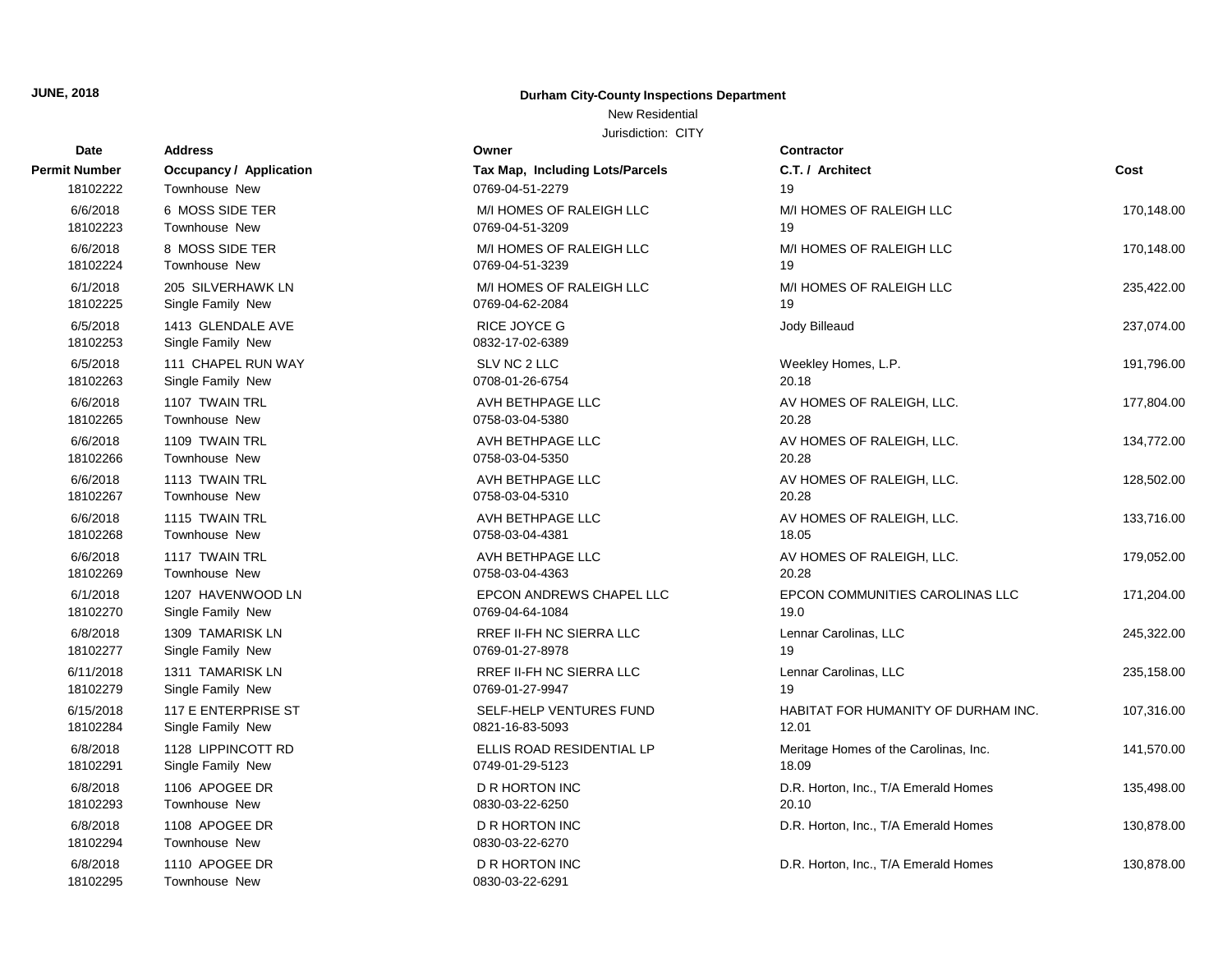#### New Residential

| Date                 | <b>Address</b>                  | Owner                                    | Contractor                             |            |
|----------------------|---------------------------------|------------------------------------------|----------------------------------------|------------|
| Permit Number        | <b>Occupancy / Application</b>  | Tax Map, Including Lots/Parcels          | C.T. / Architect                       | Cost       |
| 6/8/2018<br>18102296 | 1112 APOGEE DR<br>Townhouse New | <b>D R HORTON INC</b><br>0830-03-22-7211 | D.R. Horton, Inc., T/A Emerald Homes   | 121,440.00 |
| 6/8/2018<br>18102297 | 1114 APOGEE DR<br>Townhouse New | D R HORTON INC<br>0830-03-22-7241        | D.R. Horton, Inc., T/A Emerald Homes   | 130,878.00 |
| 6/8/2018<br>18102298 | 1116 APOGEE DR<br>Townhouse New | <b>D R HORTON INC</b><br>0830-03-22-7271 | D.R. Horton, Inc., T/A Emerald Homes   | 135,498.00 |
| 6/8/2018             | 1111 WHITE BARK LN              | <b>RREF II-FH NC SIERRA LLC</b>          | Lennar Carolinas, LLC                  | 258,456.00 |
| 18102320             | Single Family New               | 0769-01-28-7109                          | 19                                     |            |
| 6/21/2018            | 1108 MONTAGUE AVE               | <b>RREF II-FH NC SIERRA LLC</b>          | Lennar Carolinas, LLC                  | 194,832.00 |
| 18102322             | Single Family New               | 0769-01-17-8571                          | 19                                     |            |
| 6/8/2018             | 1728 N ROXBORO RD               | ROBINSON NEIGHBORHOOD                    | Qubic, LLC                             | 220,000.00 |
| 18102333             | Single Family New               | 0832-13-23-3542                          | 2.00                                   |            |
| 6/11/2018            | 400 SOUTH BEND DR               | TOLL NC LP                               | TOLL BROTHERS OF NC II, INC.           | 243,672.00 |
| 18102345             | Single Family New               | 0717-02-67-4370                          | 20.12                                  |            |
| 6/11/2018            | 909 ADELINE CT                  | HERNDON PARTNERS LLC                     | THE DREES HOMES COMPANY                | 239,052.00 |
| 18102362             | Single Family New               | 0717-02-99-2378                          | 20.20                                  |            |
| 6/11/2018            | 1009 VESPER CT                  | EPCON ANDREWS CHAPEL LLC                 | EPCON COMMUNITIES CAROLINAS LLC        | 208,692.00 |
| 18102363             | Single Family New               | 0769-04-64-4449                          | 19.00                                  |            |
| 6/8/2018             | 1012 RESTORATION DR             | EPCON ANDREWS CHAPEL LLC                 | EPCON COMMUNITIES CAROLINAS LLC        | 220,704.00 |
| 18102364             | Single Family New               | 0769-04-64-1424                          | 19.00                                  |            |
| 6/25/2018            | 2620 TEERMARK LN                | DAN RYAN BUILDERS - NORTH                | Ryan Builders-North Carolina, LLC, Dan | 173,580.00 |
| 18102365             | Single Family New               | 0850-03-40-7693                          | 18.08                                  |            |
| 6/11/2018            | 2618 TEERMARK LN                | DAN RYAN BUILDERS - NORTH                | Ryan Builders-North Carolina, LLC, Dan | 184,932.00 |
| 18102366             | Single Family New               | 0850-03-40-7558                          | 18.08                                  |            |
| 6/11/2018            | 1005 HAVENWOOD LN               | EPCON ANDREWS CHAPEL LLC                 | EPCON COMMUNITIES CAROLINAS LLC        | 198,660.00 |
| 18102367             | Single Family New               | 0769-04-64-5098                          | 19.00                                  |            |
| 6/27/2018            | 100 E ENTERPRISE ST             | SELF-HELP VENTURES FUND                  | HABITAT FOR HUMANITY OF DURHAM INC.    | 111,540.00 |
| 18102369             | Single Family New               | 0821-16-82-1889                          | 12.01                                  |            |
| 6/12/2018            | 626 STARRY SKY DR               | LENNAR CAROLINAS LLC                     | Lennar Carolinas, LLC                  | 178,068.00 |
| 18102374             | Single Family New               | 0850-01-97-9658                          | 18.05                                  |            |
| 6/12/2018            | 1009 STEINBECK DR               | AVH BETHPAGE LLC                         | AV HOMES OF RALEIGH, LLC.              | 198,132.00 |
| 18102388             | Single Family New               | 0758-03-14-0893                          | 20.28                                  |            |
| 6/15/2018            | 1014 TAMARISK LN                | RREF II-FH NC SIERRA LLC                 | Lennar Carolinas, LLC                  | 217,470.00 |
| 18102401             | Single Family New               | 0769-01-27-0813                          | 19                                     |            |
| 6/15/2018            | 1016 TAMARISK LN                | RREF II-FH NC SIERRA LLC                 | Lennar Carolinas, LLC                  | 204,996.00 |
| 18102402             | Single Family New               | 0769-01-27-0873                          | 19                                     |            |
| 6/12/2018            | 122 SAILFISH CT                 | PULTE HOME COMPANY LLC                   | Pulte Home Company, LLC                | 215,688.00 |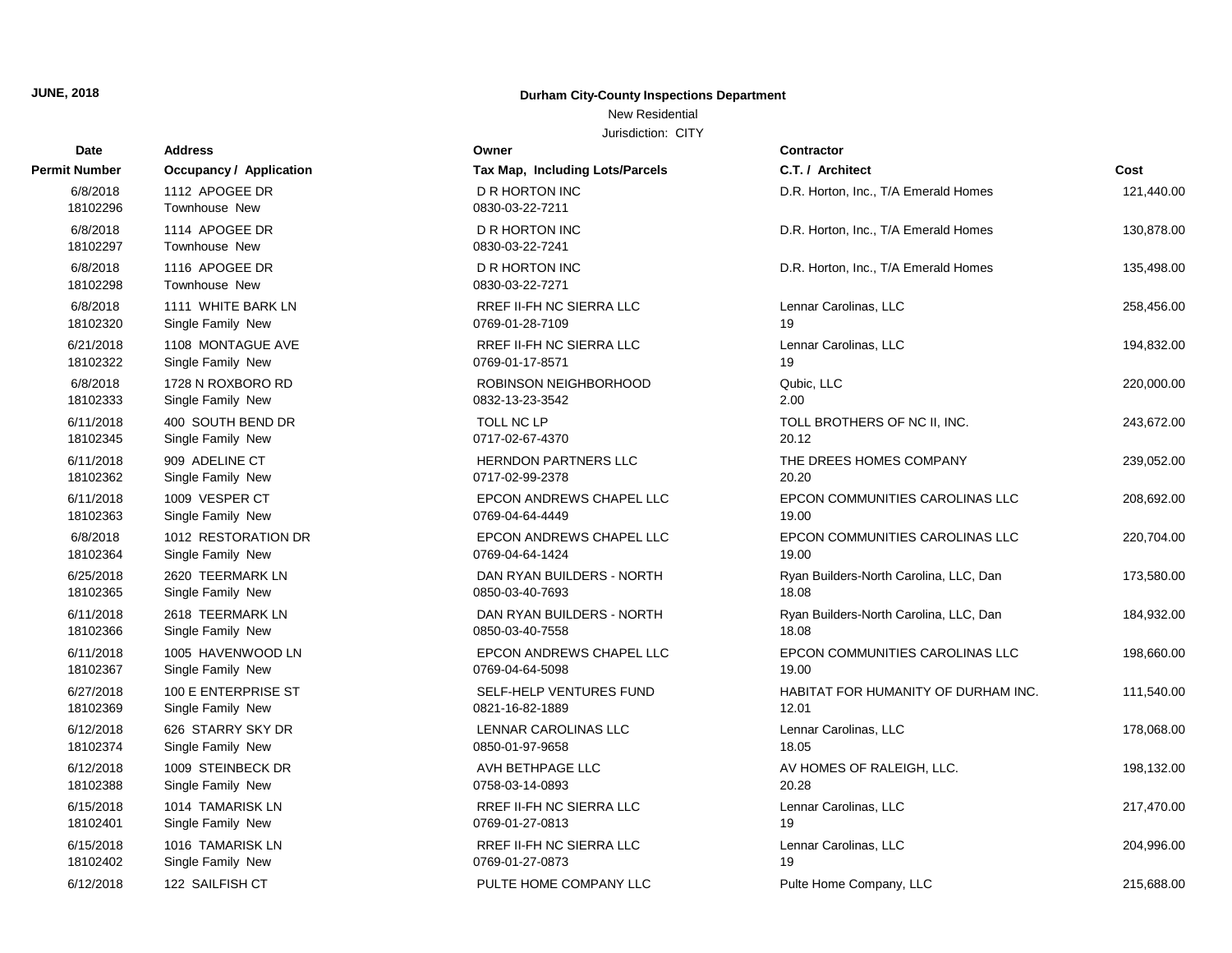#### New Residential

| Date                  | Address                            | Owner                                        | Contractor                             |            |
|-----------------------|------------------------------------|----------------------------------------------|----------------------------------------|------------|
| Permit Number         | <b>Occupancy / Application</b>     | Tax Map, Including Lots/Parcels              | C.T. / Architect                       | Cost       |
| 18102409              | Single Family New                  | 0769-01-16-4725                              | 19.00                                  |            |
| 6/12/2018             | 202 KALMIA DR                      | PULTE HOME COMPANY LLC                       | Pulte Home Company, LLC                | 182,886.00 |
| 18102410              | Single Family New                  | 0769-01-17-5024                              | 19.00                                  |            |
| 6/12/2018             | 139 TEE PEE TRL                    | PULTE HOME COMPANY LLC                       | Pulte Home Company, LLC                | 246,972.00 |
| 18102411              | Single Family New                  | 0769-01-16-7651                              | 19                                     |            |
| 6/12/2018             | 1108 CRESCENT MOON CT              | LENNAR CAROLINAS LLC                         | Lennar Carolinas, LLC                  | 275,220.00 |
| 18102412              | Single Family New                  | 0813-01-36-0912                              | 17.07                                  |            |
| 6/12/2018             | 614 JEROME RD                      | <b>B WALLACE DESIGN &amp;</b>                | WALLACE, B. DESIGN & CONSTRUCTION      | 204,204.00 |
| 18102419              | Single Family New                  | 0739-01-08-2184                              | 20.10                                  |            |
| 6/12/2018             | 519 JEROME RD                      | <b>B WALLACE DESIGN &amp;</b>                | WALLACE, B. DESIGN & CONSTRUCTION      | 238,128.00 |
| 18102420              | Single Family New                  | 0739-01-07-8832                              | 20.10                                  |            |
| 6/12/2018             | 1005 RESTORATION DR                | EPCON ANDREWS CHAPEL LLC                     | EPCON COMMUNITIES CAROLINAS LLC        | 220,308.00 |
| 18102421              | Single Family New                  | 0769-04-64-0271                              | 19.00                                  |            |
| 6/12/2018             | 1008 RESTORATION DR                | EPCON ANDREWS CHAPEL LLC                     | EPCON COMMUNITIES CAROLINAS LLC        | 183,876.00 |
| 18102422              | Single Family New                  | 0769-04-64-1369                              | 19.00                                  |            |
| 6/12/2018             | 1010 FOXTAIL DR                    | PULTE HOME COMPANY LLC                       | Pulte Home Company, LLC                | 179,256.00 |
| 18102430              | Single Family New                  | 0769-04-42-9688                              | 19.00                                  |            |
| 6/12/2018             | 1016 LACEFLOWER DR                 | PULTE HOME COMPANY LLC                       | Pulte Home Company, LLC                | 130,000.00 |
| 18102431              | <b>Townhouse New</b>               | 0728-04-54-2543                              | 20.14                                  |            |
| 6/12/2018             | 1018 LACEFLOWER DR                 | PULTE HOME COMPANY LLC                       | Pulte Home Company, LLC                | 130,000.00 |
| 18102432              | <b>Townhouse New</b>               | 0728-04-54-2523                              | 20.14                                  |            |
| 6/12/2018             | 1020 LACEFLOWER DR                 | PULTE HOME COMPANY LLC                       | Pulte Home Company, LLC                | 130,000.00 |
| 18102433              | <b>Townhouse New</b>               | 0728-04-54-2504                              | 20.14                                  |            |
| 6/12/2018             | 1022 LACEFLOWER DR                 | PULTE HOME COMPANY LLC                       | Pulte Home Company, LLC                | 130,000.00 |
| 18102434              | Townhouse New                      | 0728-04-54-1585                              | 20.14                                  |            |
| 6/12/2018             | 1024 LACEFLOWER DR                 | PULTE HOME COMPANY LLC                       | Pulte Home Company, LLC                | 130,000.00 |
| 18102435              | Townhouse New                      | 0728-04-54-1556                              | 20.14                                  |            |
| 6/25/2018             | 2913 LONG MEADOW LN                | DAN RYAN BUILDERS - NORTH                    | Ryan Builders-North Carolina, LLC, Dan | 181,632.00 |
| 18102437              | Single Family New                  | 0850-04-50-0739                              | 18.08                                  |            |
| 6/13/2018             | 115 E ENTERPRISE ST                | SELF-HELP VENTURES FUND                      | HABITAT FOR HUMANITY OF DURHAM INC.    | 102,762.00 |
| 18102454              | Single Family New                  | 0821-16-83-5043                              | 12.01                                  |            |
| 6/13/2018             | 1303 TAMARISK LN                   | RREF II-FH NC SIERRA LLC                     | Lennar Carolinas, LLC                  | 200,244.00 |
| 18102455              | Single Family New                  | 0769-01-27-6969                              | 19                                     |            |
| 6/14/2018<br>18102463 | 1619 WRENN RD<br>Single Family New | ELLIS ROAD RESIDENTIAL LP<br>0749-01-28-9650 | Meritage Homes of the Carolinas, Inc.  | 180,774.00 |
| 6/13/2018             | 621 STARRY SKY DR                  | LENNAR CAROLINAS LLC                         | Lennar Carolinas, LLC                  | 162,690.00 |
| 18102467              | Single Family New                  | 0850-02-97-8497                              | 18.05                                  |            |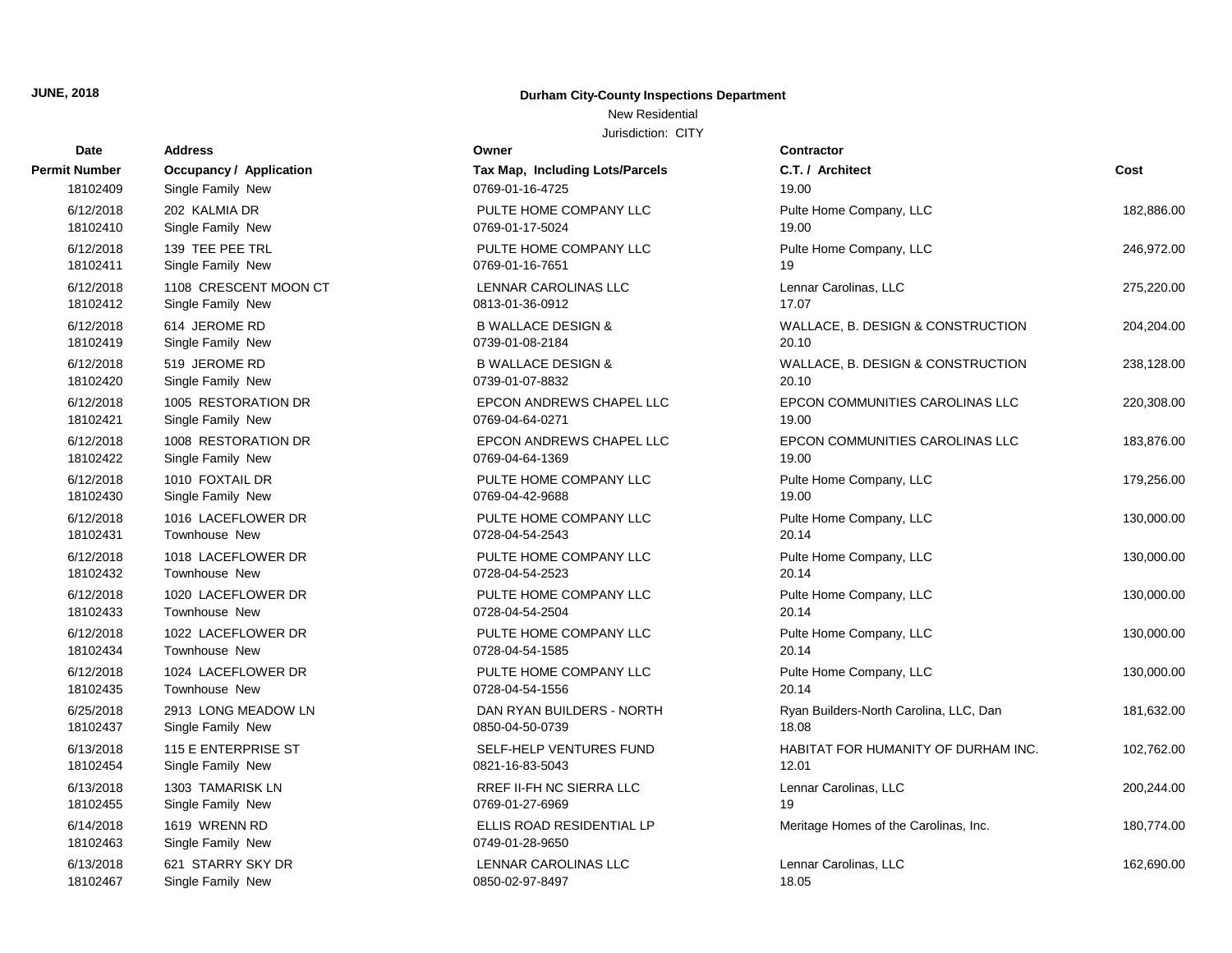## New Residential

| Date                  | <b>Address</b>                         | Owner                                        | <b>Contractor</b>                     |            |
|-----------------------|----------------------------------------|----------------------------------------------|---------------------------------------|------------|
| Permit Number         | <b>Occupancy / Application</b>         | Tax Map, Including Lots/Parcels              | C.T. / Architect                      | Cost       |
| 6/13/2018             | 1006 LACEFLOWER DR                     | PULTE HOME COMPANY LLC                       | Pulte Home Company, LLC               | 138,336.00 |
| 18102475              | Townhouse New                          | 0728-04-54-3468                              | 20.14                                 |            |
| 6/13/2018             | 1008 LACEFLOWER DR                     | PULTE HOME COMPANY LLC                       | Pulte Home Company, LLC               | 142,296.00 |
| 18102476              | Townhouse New                          | 0728-04-54-3439                              | 20.14                                 |            |
| 6/13/2018             | 1010 LACEFLOWER DR                     | PULTE HOME COMPANY LLC                       | Pulte Home Company, LLC               | 138,336.00 |
| 18102477              | Townhouse New                          | 0728-04-54-3500                              | 20.14                                 |            |
| 6/13/2018             | 1012 LACEFLOWER DR                     | PULTE HOME COMPANY LLC                       | Pulte Home Company, LLC               | 148,566.00 |
| 18102478              | <b>Townhouse New</b>                   | 0728-04-54-2571                              | 20.14                                 |            |
| 6/25/2018             | 1203 W WELLWATER AVE                   | LENNAR CAROLINAS LLC                         | Lennar Carolinas, LLC                 | 186,252.00 |
| 18102479              | Single Family New                      | 0850-02-96-6965                              | 18.05                                 |            |
| 6/13/2018             | 121 GREEN GABLES WAY                   | <b>LENNAR CAROLINAS LLC</b>                  | Lennar Carolinas, LLC                 | 186,252.00 |
| 18102480              | Single Family New                      | 0850-02-97-7456                              | 18.05                                 |            |
| 6/13/2018             | 123 GREEN GABLES WAY                   | LENNAR CAROLINAS LLC                         | Lennar Carolinas, LLC                 | 170,280.00 |
| 18102481              | Single Family New                      | 0850-02-97-7399                              | 18.05                                 |            |
| 6/14/2018             | 1209 W WELLWATER AVE                   | <b>LENNAR CAROLINAS LLC</b>                  | Lennar Carolinas, LLC                 | 204,534.00 |
| 18102482              | Single Family New                      | 0850-02-97-4093                              | 18.05                                 |            |
| 6/13/2018             | 924 LIPPINCOTT RD                      | ELLIS ROAD RESIDENTIAL LP                    | Meritage Homes of the Carolinas, Inc. | 243,474.00 |
| 18102484              | Single Family New                      | 0749-01-19-4554                              | 18.05                                 |            |
| 6/13/2018<br>18102485 | 1002 TALBOT PL<br>Single Family New    | ELLIS ROAD RESIDENTIAL LP<br>0749-01-19-2740 | Meritage Homes of the Carolinas, Inc. | 213,642.00 |
| 6/13/2018<br>18102486 | 1004 TALBOT PL<br>Single Family New    | ELLIS ROAD RESIDENTIAL LP<br>0749-01-19-2793 | Meritage Homes of the Carolinas, Inc. | 228,030.00 |
| 6/13/2018<br>18102488 | 1008 TALBOT PL<br>Single Family New    | ELLIS ROAD RESIDENTIAL LP<br>0749-01-19-3871 | Meritage Homes of the Carolinas, Inc. | 209,022.00 |
| 6/13/2018<br>18102489 | 1010 TALBOT PL<br>Single Family New    | ELLIS ROAD RESIDENTIAL LP<br>0749-01-19-3897 | Meritage Homes of the Carolinas, Inc. | 228,030.00 |
| 6/18/2018             | 1103 MEADOW WOOD DR                    | MUNGO HOMES OF NORTH CAROLINA                | Mungo Homes of North Carolina, Inc.   | 186,384.00 |
| 18102494              | Single Family New                      | 0830-04-60-4632                              | 20.14                                 |            |
| 6/18/2018             | 1107 MEADOW WOOD DR                    | MUNGO HOMES OF NORTH CAROLINA                | Mungo Homes of North Carolina, Inc.   | 191,698.00 |
| 18102495              | Single Family New                      | 0830-04-60-4677                              | 20.14                                 |            |
| 6/13/2018             | 1016 TALBOT PL                         | ELLIS ROAD RESIDENTIAL LP                    | Meritage Homes of the Carolinas, Inc. | 206,514.00 |
| 18102502              | Single Family New                      | 0749-01-19-4925                              | 18.05                                 |            |
| 6/25/2018<br>18102509 | 620 STARRY SKY DR<br>Single Family New | LENNAR CAROLINAS LLC<br>0860-01-07-0552      | Lennar Carolinas, LLC                 | 178,068.00 |
| 6/25/2018<br>18102510 | 625 STARRY SKY DR<br>Single Family New | LENNAR CAROLINAS LLC<br>0850-02-97-8573      | Lennar Carolinas, LLC                 | 158,994.00 |
| 6/26/2018             | 626 STARRY SKY DR                      | LENNAR CAROLINAS LLC                         | Lennar Carolinas, LLC                 | 185,790.00 |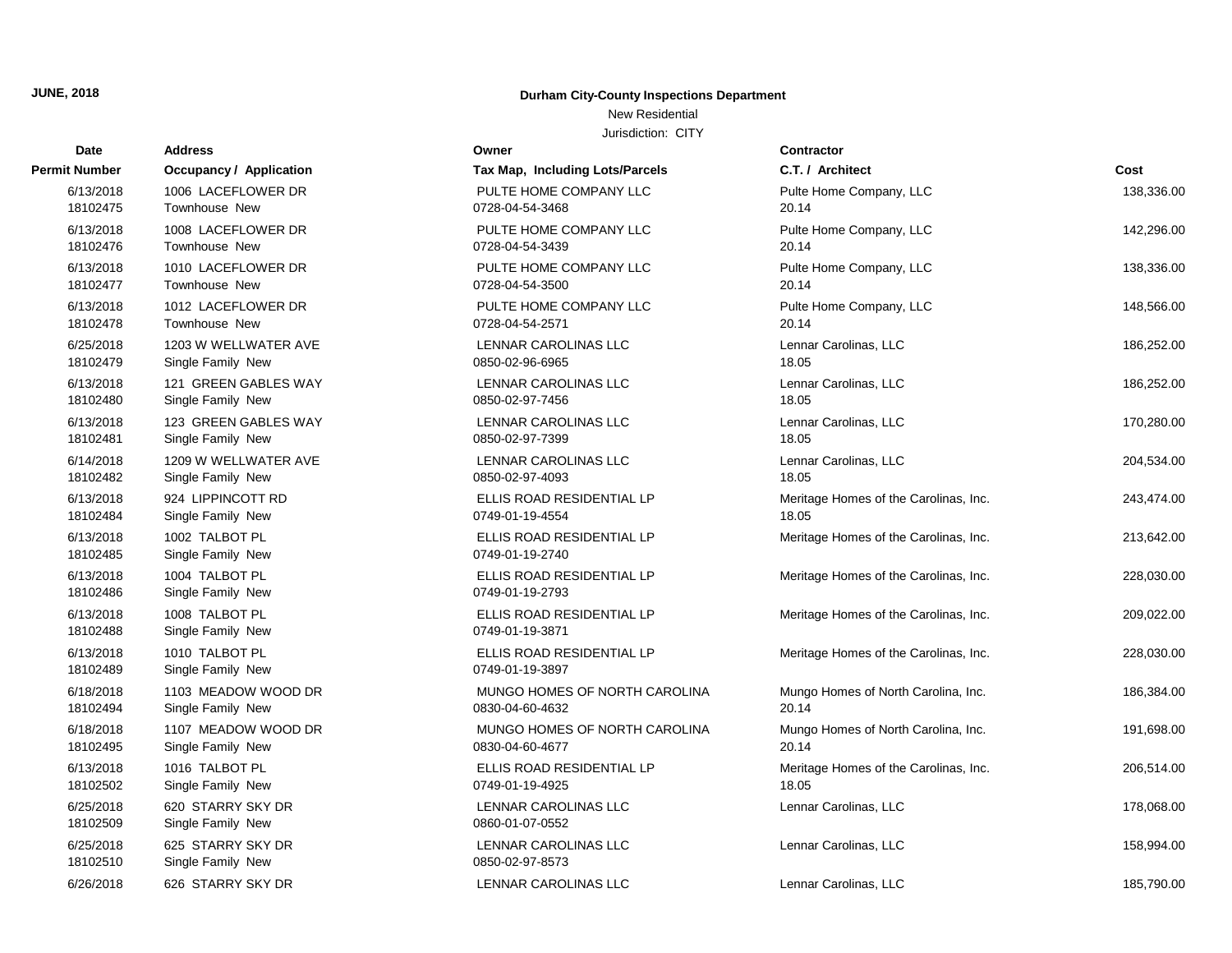#### New Residential

| Date                  | <b>Address</b>                     | Owner                                     | <b>Contractor</b>                      |            |
|-----------------------|------------------------------------|-------------------------------------------|----------------------------------------|------------|
| Permit Number         | <b>Occupancy / Application</b>     | Tax Map, Including Lots/Parcels           | C.T. / Architect                       | Cost       |
| 18102511              | Single Family New                  | 0860-01-07-0603                           | 18.05                                  |            |
| 6/14/2018<br>18102514 | 3440 DIXON RD<br>Single Family New | THAYER INVESTMENTS INC<br>0810-16-72-5968 | Thayer Homes, Inc.                     | 231,330.00 |
| 6/14/2018             | 1007 HAVENWOOD LN                  | EPCON ANDREWS CHAPEL LLC                  | EPCON COMMUNITIES CAROLINAS LLC        | 178,068.00 |
| 18102515              | Single Family New                  | 0769-04-64-5150                           | 19.00                                  |            |
| 6/14/2018             | 123 WHITFIELD RD                   | MEYERS KATHRYN ALLENE                     | TREVEL CONSTRUCTION CORPORATION        | 141,000.00 |
| 18102519              | Single Family New                  | 0812-01-16-7380                           | 17.06                                  |            |
| 6/14/2018             | 616 STARRY SKY DR                  | LENNAR CAROLINAS LLC                      | Lennar Carolinas, LLC                  | 180,444.00 |
| 18102526              | Single Family New                  | 0860-01-07-0461                           | 18.05                                  |            |
| 6/14/2018             | 119 GREEN GABLES WAY               | LENNAR CAROLINAS LLC                      | Lennar Carolinas, LLC                  | 195,888.00 |
| 18102528              | Single Family New                  | 0850-02-97-6477                           | 18.05                                  |            |
| 6/29/2018             | 2906 LONG MEADOW LN                | DAN RYAN BUILDERS - NORTH                 | Ryan Builders-North Carolina, LLC, Dan | 188,298.00 |
| 18102537              | Single Family New                  | 199241-PP13359                            | 18.08                                  |            |
| 6/15/2018             | 806 ADELINE CT                     | HERNDON PARTNERS LLC                      | THE DREES HOMES COMPANY                | 277,398.00 |
| 18102539              | Single Family New                  | 0717-02-99-6566                           | 20.20                                  |            |
| 6/15/2018             | 1605 WRENN RD                      | ELLIS ROAD RESIDENTIAL LP                 | Meritage Homes of the Carolinas, Inc.  | 180,774.00 |
| 18102542              | Single Family New                  | 0749-01-38-3377                           | 18.05                                  |            |
| 6/14/2018             | 3 COUGHLIN WAY                     | ELLIS ROAD RESIDENTIAL LP                 | Meritage Homes of the Carolinas, Inc.  | 136,950.00 |
| 18102550              | Single Family New                  | 0749-01-29-8013                           | 18.05                                  |            |
| 6/14/2018             | 1134 LIPPINCOTT RD                 | ELLIS ROAD RESIDENTIAL LP                 | Meritage Homes of the Carolinas, Inc.  | 135,564.00 |
| 18102551              | Single Family New                  | 0749-01-29-6089                           | 18.05                                  |            |
| 6/14/2018             | 1617 WRENN RD                      | ELLIS ROAD RESIDENTIAL LP                 | Meritage Homes of the Carolinas, Inc.  | 179,916.00 |
| 18102552              | Single Family New                  | 0749-01-28-9584                           | 18.05                                  |            |
| 6/14/2018             | 1621 WRENN RD                      | ELLIS ROAD RESIDENTIAL LP                 | Meritage Homes of the Carolinas, Inc.  | 167,640.00 |
| 18102553              | Single Family New                  | 0749-01-28-9646                           | 18.05                                  |            |
| 6/14/2018             | 1703 WRENN RD                      | ELLIS ROAD RESIDENTIAL LP                 | Meritage Homes of the Carolinas, Inc.  | 153,780.00 |
| 18102554              | Single Family New                  | 0749-01-38-0982                           | 18.05                                  |            |
| 6/14/2018             | 1705 WRENN RD                      | ELLIS ROAD RESIDENTIAL LP                 | Meritage Homes of the Carolinas, Inc.  | 154,836.00 |
| 18102555              | Single Family New                  | 0749-01-38-1944                           | 18.05                                  |            |
| 6/27/2018             | 1305 TAMARISK LN                   | RREF II-FH NC SIERRA LLC                  | Lennar Carolinas, LLC                  | 183,348.00 |
| 18102560              | Single Family New                  | 0769-01-27-7938                           | 19                                     |            |
| 6/25/2018             | 2909 LONG MEADOW LN                | DAN RYAN BUILDERS - NORTH                 | Ryan Builders-North Carolina, LLC, Dan | 214,186.50 |
| 18102561              | Single Family New                  | 0850-04-40-9859                           | 18.08                                  |            |
| 6/22/2018             | 1005 LACEFLOWER DR                 | PULTE HOME COMPANY LLC                    | Pulte Home Company, LLC                | 130,000.00 |
| 18102565              | Townhouse New                      | 0728-04-54-3335                           | 20.14                                  |            |
| 6/22/2018             | 1007 LACEFLOWER DR                 | PULTE HOME COMPANY LLC                    | Pulte Home Company, LLC                | 130,000.00 |
| 18102566              | Townhouse New                      | 0728-04-54-3305                           | 20.14                                  |            |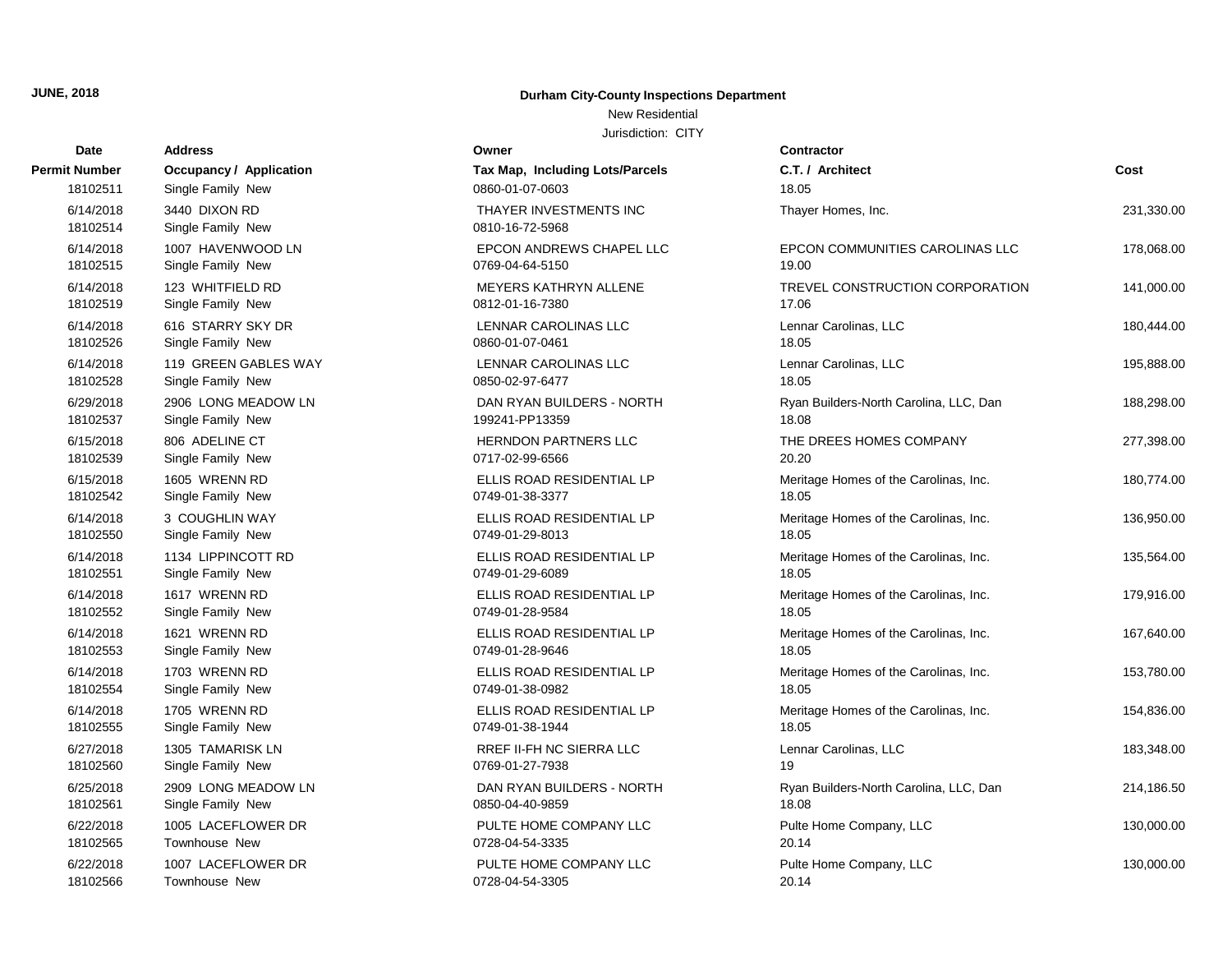# **Date Contractor Address Owner Permit Number Occupancy / Application Tax Map, Including Construction** 18102713 Single Family New 0850-02-97-8742 18102677 Single Family New 0747-02-89-5916 20.14 18102676 Single Family New 0840-03-10-7113 18102662 Single Family New 0860-01-07-0538 18102647 Single Family New 2012 2013 22-7549.005 18102646 Single Family New 20709-03-22-7549.004 18102643 Single Family New 0769-01-16-8736 18102642 Single Family New 0769-04-52-0735 18102637 Single Family New 0747-02-89-7977 18102634 Single Family New 20158-01-25-1148 18102624 Single Family New 0769-04-64-4405 18102621 Single Family New 0747-02-89-1395 18102583 Single Family New 2010 18102583 CHS 18102582 Single Family New 0769-01-17-8035 18102570 Townhouse New 2012 18102570 Townhouse New 20.14 20.14 20.14 20.14 20.14 20.14 20.14 20.14 20.14 20.14 18102569 Townhouse New 2012 18102569 Townhouse New 20.14 20.14 20.14 20.14 20.14 20.14 20.14 20.14 20.14 20.1 6/22/2018 1017 LACEFLOWER DR PULTE HOME COM 18102568 Townhouse New 2012 18102568 Townhouse New 2008 6/22/2018 1015 LACEFLOWER DR PULTE HOME COM 18102567 Townhouse New 20.14 and 20.14 and 20.14 and 20.14 and 20.14 and 20.14 and 20.14 and 20.14 and 20.14 a 6/22/2018 1011 LACEFLOWER DR PULTE HOME COM 6/22/2018 1009 LACEFLOWER DR PULTE HOME COM

#### **JUNE, 2018 Durham City-County Inspections Department**

## New Residential

| Dale      | Auuress                        |                                 | <b>UUIIII dului</b>                   |            |
|-----------|--------------------------------|---------------------------------|---------------------------------------|------------|
| t Number  | <b>Occupancy / Application</b> | Tax Map, Including Lots/Parcels | C.T. / Architect                      | Cost       |
| 6/22/2018 | 1009 LACEFLOWER DR             | PULTE HOME COMPANY LLC          | Pulte Home Company, LLC               | 130,000.00 |
| 18102567  | <b>Townhouse New</b>           | 0728-04-54-2386                 | 20.14                                 |            |
| 6/22/2018 | 1011 LACEFLOWER DR             | PULTE HOME COMPANY LLC          | Pulte Home Company, LLC               | 130,000.00 |
| 18102568  | Townhouse New                  | 0728-04-54-2367                 | 20.14                                 |            |
| 6/22/2018 | 1015 LACEFLOWER DR             | PULTE HOME COMPANY LLC          | Pulte Home Company, LLC               | 130,000.00 |
| 18102569  | Townhouse New                  | 0728-04-54-2348                 | 20.14                                 |            |
| 6/22/2018 | 1017 LACEFLOWER DR             | PULTE HOME COMPANY LLC          | Pulte Home Company, LLC               | 130,000.00 |
| 18102570  | Townhouse New                  | 0728-04-54-2328                 | 20.14                                 |            |
| 6/21/2018 | 216 KALMIA DR                  | PULTE HOME COMPANY LLC          | Pulte Home Company, LLC               | 179,058.00 |
| 18102582  | Single Family New              | 0769-01-17-8035                 | 19.00                                 |            |
| 6/21/2018 | 1015 FOXTAIL DR                | PULTE HOME COMPANY LLC          | Pulte Home Company, LLC               | 175,558.00 |
| 18102583  | Single Family New              | 0769-03-42-8894                 | 19.00                                 |            |
| 6/25/2018 | 103 HISTORY PL                 | <b>GHD-STERLING LLC</b>         | True Homes, LLC                       | 246,906.00 |
| 18102621  | Single Family New              | 0747-02-89-1395                 | 20.14                                 |            |
| 6/21/2018 | 1007 VESPER CT                 | EPCON ANDREWS CHAPEL LLC        | EPCON COMMUNITIES CAROLINAS LLC       | 170,940.00 |
| 18102624  | Single Family New              | 0769-04-64-4405                 | 19.00                                 |            |
| 6/22/2018 | 1013 SOUNDING LN               | AVH BETHPAGE LLC                | AV HOMES OF RALEIGH, LLC.             | 133,584.00 |
| 18102634  | Single Family New              | 0758-01-25-1148                 | 20.28                                 |            |
| 6/21/2018 | 206 CRUSADERS DR               | <b>GHD-STERLING LLC</b>         | True Homes, LLC                       | 194,040.00 |
| 18102637  | Single Family New              | 0747-02-89-7977                 | 20.14                                 |            |
| 6/25/2018 | 1016 FOXTAIL DR                | PULTE HOME COMPANY LLC          | Pulte Home Company, LLC               | 176,352.00 |
| 18102642  | Single Family New              | 0769-04-52-0735                 | 19.00                                 |            |
| 6/21/2018 | 216 SAILFISH CT                | PULTE HOME COMPANY LLC          | Pulte Home Company, LLC               | 230,736.00 |
| 18102643  | Single Family New              | 0769-01-16-8736                 | 19.00                                 |            |
| 6/21/2018 | 5002 NIAGRA DR                 | <b>EPCON FARRINGTON LLC</b>     | EPCON COMMUNITIES CAROLINAS LLC       | 230,670.00 |
| 18102646  | Single Family New              | 0709-03-22-7549.004             | 20.18                                 |            |
| 6/21/2018 | 5004 NIAGRA DR                 | <b>EPCON FARRINGTON LLC</b>     | EPCON COMMUNITIES CAROLINAS LLC       | 164,868.00 |
| 18102647  | Single Family New              | 0709-03-22-7549.005             | 20.18                                 |            |
| 6/26/2018 | 622 STARRY SKY DR              | LENNAR CAROLINAS LLC            | Lennar Carolinas, LLC                 | 193,578.00 |
| 18102662  | Single Family New              | 0860-01-07-0538                 | 18.05                                 |            |
| 6/26/2018 | 1103 TALBOT PL                 | ELLIS ROAD RESIDENTIAL LP       | Meritage Homes of the Carolinas, Inc. | 203,478.00 |
| 18102676  | Single Family New              | 0840-03-10-7113                 | 18.05                                 |            |
| 6/26/2018 | 308 CRUSADERS DR               | <b>GHD-STERLING LLC</b>         | True Homes, LLC                       | 194,568.00 |
| 18102677  | Single Family New              | 0747-02-89-5916                 | 20.14                                 |            |
| 6/28/2018 | 632 STARRY SKY DR              | LENNAR CAROLINAS LLC            | Lennar Carolinas, LLC                 | 163,416.00 |
| 18102713  | Single Family New              | 0850-02-97-8742                 | 18.05                                 |            |
| 6/28/2018 | 3217 STANFORD DR               | <b>B WALLACE DESIGN &amp;</b>   | WALLACE, B. DESIGN & CONSTRUCTION     | 202,224.00 |